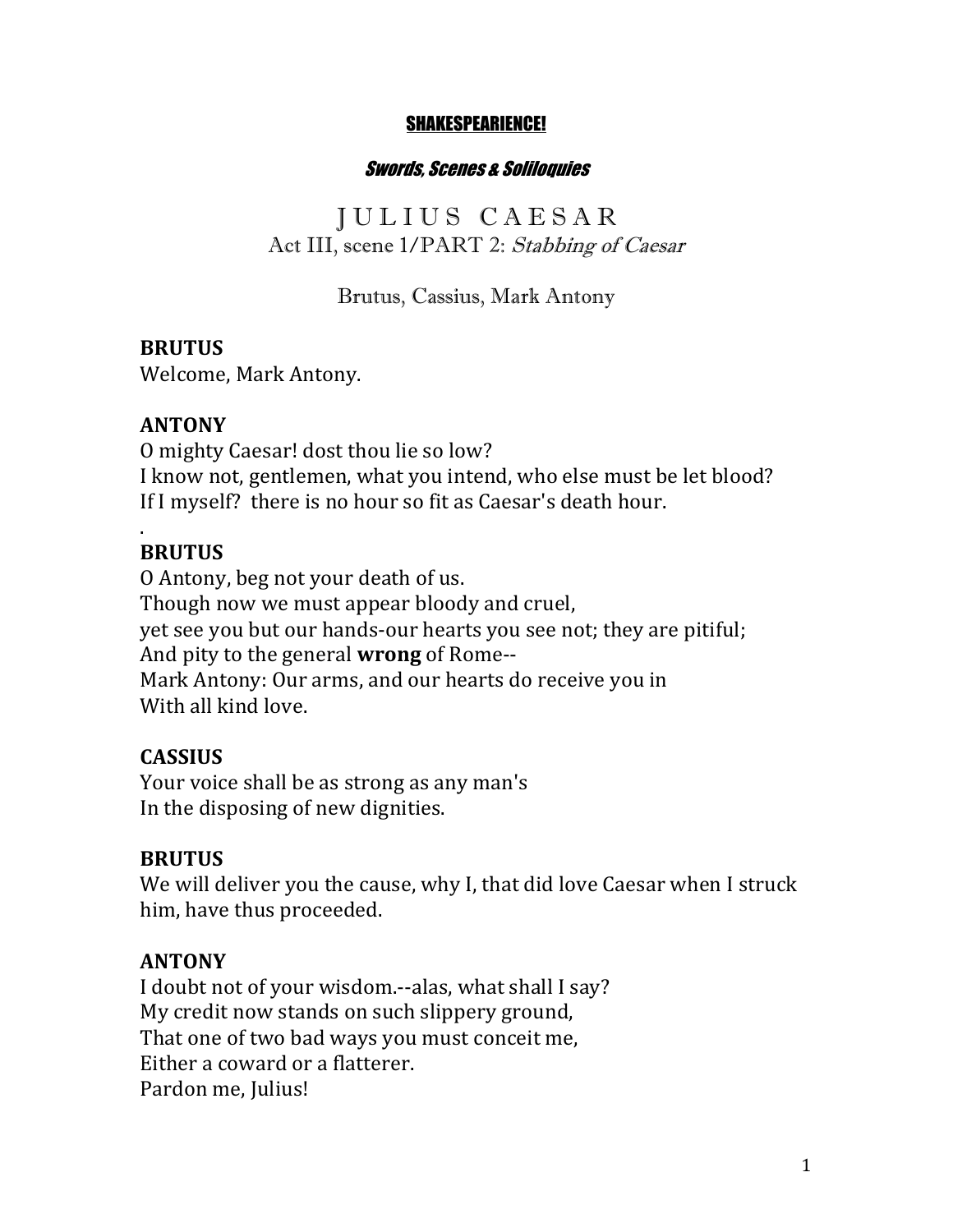### **CASSIUS**

Mark Antony,--

# **ANTONY**

Pardon me, Cassius:

# **CASSIUS**

I blame you not for praising Caesar so; But what compact mean you to have with us? Shall we on, and **not** depend on you?

## **ANTONY**

Friends am I with you all and love you all, Upon this hope, that you shall give me reasons Why and wherein Caesar was dangerous.

## **BRUTUS**

Our reasons are so full of good regard That were you, Antony, the son of Caesar, You should be satisfied.

## **ANTONY**

That's all I seek: and as becomes a friend, Speak in the order of his funeral.

# **CASSIUS**

Brutus, a word with you. *[Aside to BRUTUS]* You know not what you do: do not consent That Antony speak in his funeral: Know you how much the people may be moved By that which he will utter?

## **BRUTUS**

I will myself into the pulpit first, and show the reason of our Caesar's death: It shall advantage more than do us wrong.